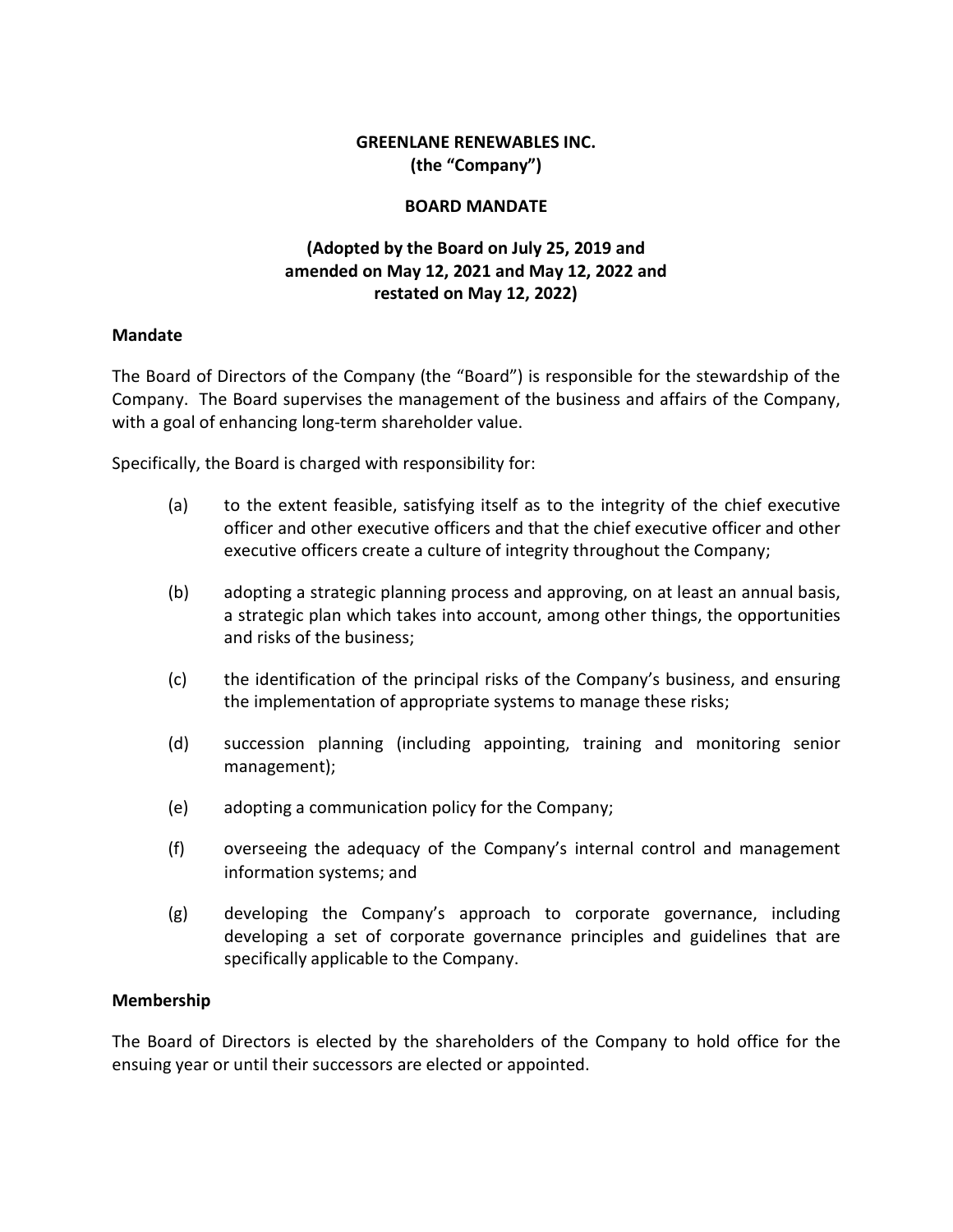The Board shall be composed of a majority of "independent" directors (as such term is defined in National Instrument 52-110 – *Audit Committees* ("NI 52-110")).

The Board may from time to time designate one of the members of the Board to be the Chair of the Board. The Chair of the Board should be an independent director. The Board may, from time to time and when deemed appropriate, appoint a lead Independent director (the "Lead Independent Director"). The Lead Independent Director will be recommended by the nonmanagement directors of the Company.

### **Board Committees**

To assist it in exercising its responsibilities, the Board hereby establishes three standing committees of the Board: an audit committee (the "Audit Committee"), a human resources and compensation committee (the "Human Resources and Compensation Committee"), and a corporate governance and nominating committee (the "Corporate Governance and Nominating Committee"). The Audit Committee, the Human Resources and Compensation Committee, and the Corporate Governance and Nominating Committee shall be composed of all "independent" directors (as such term is defined in NI 52-110). The Board may establish other standing committees, from time to time.

Each committee shall have a written charter. At a minimum, each charter shall clearly establish the committee's purpose, responsibilities, member qualifications, member appointment and removal, structure and operations (including any authority to delegate to individual members and subcommittees), and manner of reporting to the Board. Each charter shall be reviewed by the Board (or a committee thereof) on at least an annual basis.

The Board is responsible for appointing directors to each of its committees, in accordance with the written charter for each committee.

### **Expectations of Directors**

The Board expects that each director will, among other things:

- (a) act honestly, in good faith and in the best interests of the Company;
- (b) exercise the care, diligence and skill that a reasonably prudent person would exercise in comparable circumstances;
- (c) commit the time and energy necessary to properly carry out his or her duties;
- (d) attend all Board and committee meetings, as applicable;
- (e) review in advance all meeting materials and otherwise adequately prepare for all Board and committee meetings, as applicable; and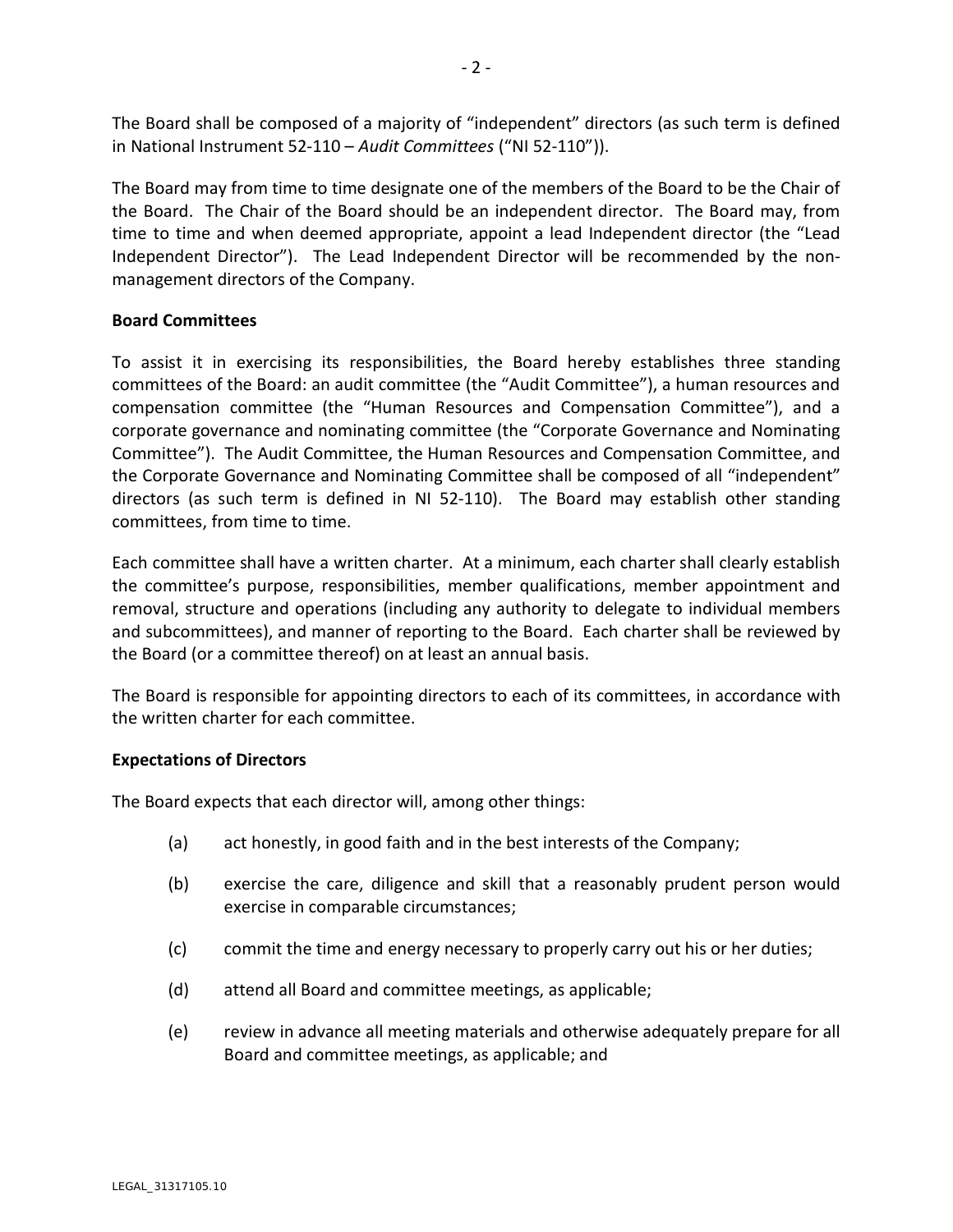(f) comply with the corporate governance policies adopted by the Board from time to time including any written code of business conduct and ethics.

### **Meetings and Participation**

The Board shall meet at least once per quarter, or more frequently as circumstances dictate. The Chair, the Lead Independent Director (if any) or any one director may call a meeting of the Board.

Meeting agendas will be prepared and provided in advance to directors, along with appropriate briefing materials. The agenda will be set by the Chair of the Board in consultation with the Lead Independent Director (if any) and based on input from other directors of the Board and senior management.

No business may be transacted by the Board except at a meeting at which a quorum of the Board is present. A quorum for meetings of the Board is a majority of its directors. The Board may invite such officers, employees and external consultants of the Company as it may see fit from time to time to attend meetings of the Board and assist in the discussion of the Board.

The non-management directors shall meet from time to time without any member of management being present (including any director who is a member of management).

The Board shall keep minutes of its meetings in which shall be recorded all action taken by it, which minutes shall be subsequently presented to the Board for review and approval.

### **Duties, Powers, and Responsibilities**

### **1. Supervising Management of the Company**

The Board is responsible for:

- (a) designating the offices of the Company, appointing such officers, specifying their duties and delegating to them the power to manage the day-to-day business and affairs of the Company;
- (b) reviewing the officers' performance and effectiveness; and
- (c) acting in a supervisory role, such that any duties and powers not delegated to the officers of the Company remain with the Board and its committees.

### **2. Strategic Planning**

The Board is responsible for adopting a strategic planning process for the Company. Such process shall include: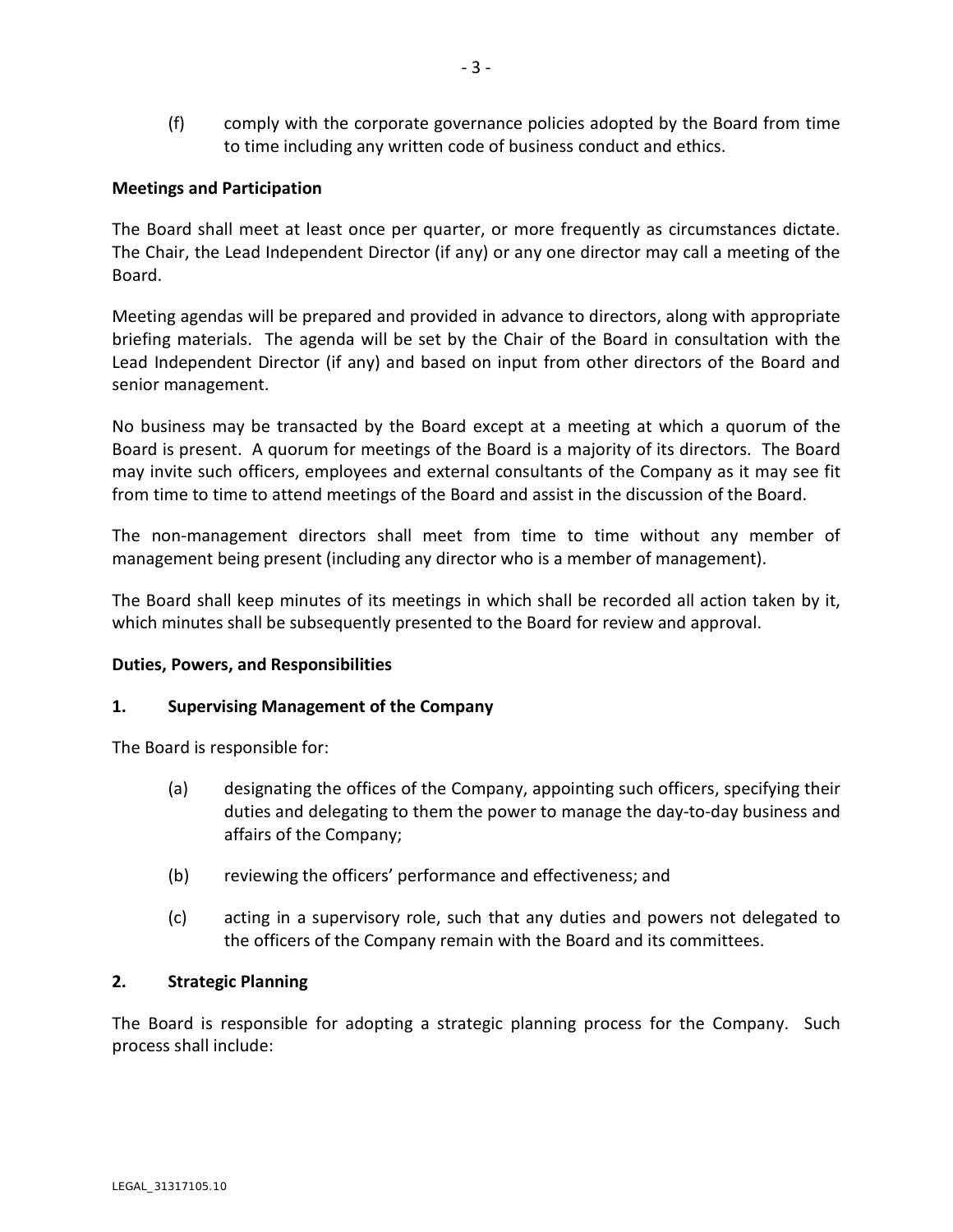- (a) the Board overseeing the Company's strategic direction and major policy decisions generally;
- (b) the Board devoting at least a day-long meeting to strategic planning annually; and
- (c) the Board discussing strategies and their implementation regularly at the Board meetings.

On at least an annual basis, the Board shall approve the Company's strategic plan or an update to the Company's long-term strategic plan, which shall take into account, among other things, the opportunities and risks of the Company's business. The Board shall review and approve the corporate financial goals, operating plans and actions of the Company, including significant capital allocations, expenditures and transactions that exceed thresholds set by the Board.

### **3. Risk Management**

The Board is responsible for identifying the principal risks of the Company's businesses and ensuring that those risks are effectively managed. Among other things, the Board shall review the Company's risk management policies and procedures. The Board delegates to the Audit Committee the responsibility for reviewing the Company's internal controls and risk management policies and procedures related to the finance and accounting aspects of the business.

The Board shall ensure that systems are in place to identify principal risks to the Company and its businesses and that appropriate procedures are in place to manage those risks and to address and comply with applicable regulatory, corporate, securities and other compliance matters. Specifically, the Board shall ensure that procedures are in place to comply with the law, the Company's Articles, the Company's Code of Business Conduct and Ethics, all exemption orders issued in respect of the Company by applicable securities regulatory authorities and all other significant Company policies and procedures.

### **4. Succession Planning**

The Board is responsible for overseeing succession planning matters for officers and senior management, including the appointment, training and monitoring of such persons, and to assist them with certain of those responsibilities, the Board has established the Human Resources and Compensation Committee.

The Board is also responsible for:

- (a) generally ensuring depth in senior management;
- (b) reviewing candidates for senior management positions;
- (c) considering annually the organizational structure of the Company; and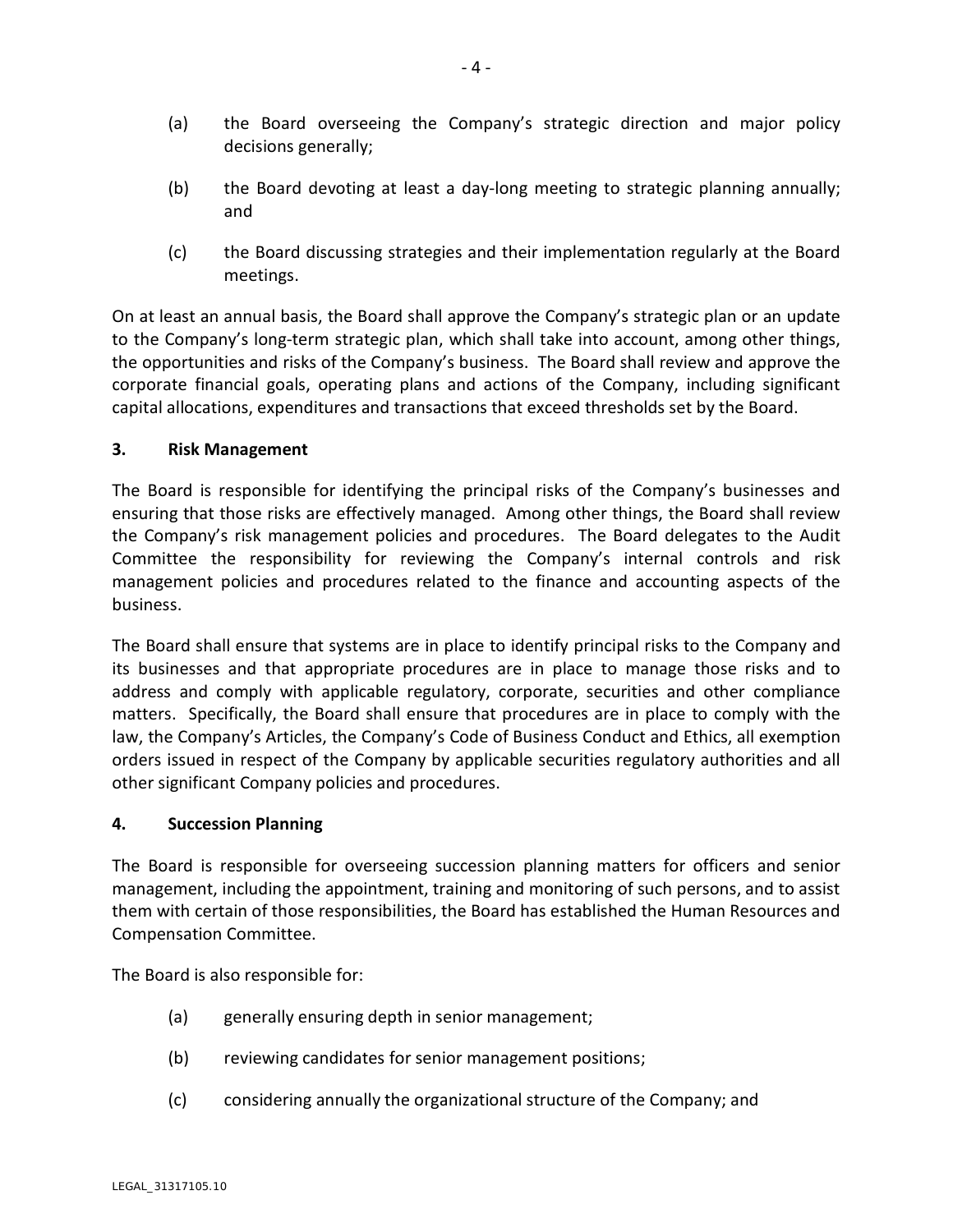# **5. Communications Policy**

The Board is responsible for adopting a communications policy that ensures that the Company communicates effectively with its shareholders, other stakeholders, and the public in general. The Corporate Disclosure Policy shall:

- (a) contain measures for the Company to comply with its continuous and timely disclosure requirements and to avoid selective disclosure;
- (b) address how the Company interacts with analysts, investors, other key stakeholders and the public; and
- (c) address who reviews and approves major Company announcements.

The Company shall maintain an investor relations group contact with the responsibility of maintaining communications with the investing public in accordance with the Corporate Disclosure Policy. The Audit Committee shall review the Corporate Disclosure Policy at least annually.

# **6. Internal Controls**

The Board is responsible for overseeing the adequacy of the Company's internal control and management information systems. The Board may delegate its responsibilities relating to the Company's internal control and management information systems to the Audit Committee.

### **7. Corporate Governance**

The Board is responsible for developing the Company's approach to corporate governance, including developing a set of corporate governance principles and guidelines that are specifically applicable to the Company. The Board shall monitor and evaluate the effectiveness of the system of corporate governance at the Company, including the information requirements for the Board, the frequency and content of meetings and the need for any special meetings, communication processes between the Board and management, the charters of the Board and its committees and policies governing size and compensation of the Board. The Board delegates its responsibilities relating to corporate governance to the Corporate Governance and Nominating Committee.

### **8. Measures for Receiving Feedback from Security Holders**

The Board shall establish procedures to ensure that the Company, through management, provides timely information to current and potential security holders and responds to their inquiries. The purpose of these procedures will be to ensure that every security holder inquiry receives a prompt response from an appropriate spokesperson in accordance with the Company's Corporate Disclosure Policy. The Board (or a committee thereof) shall ensure that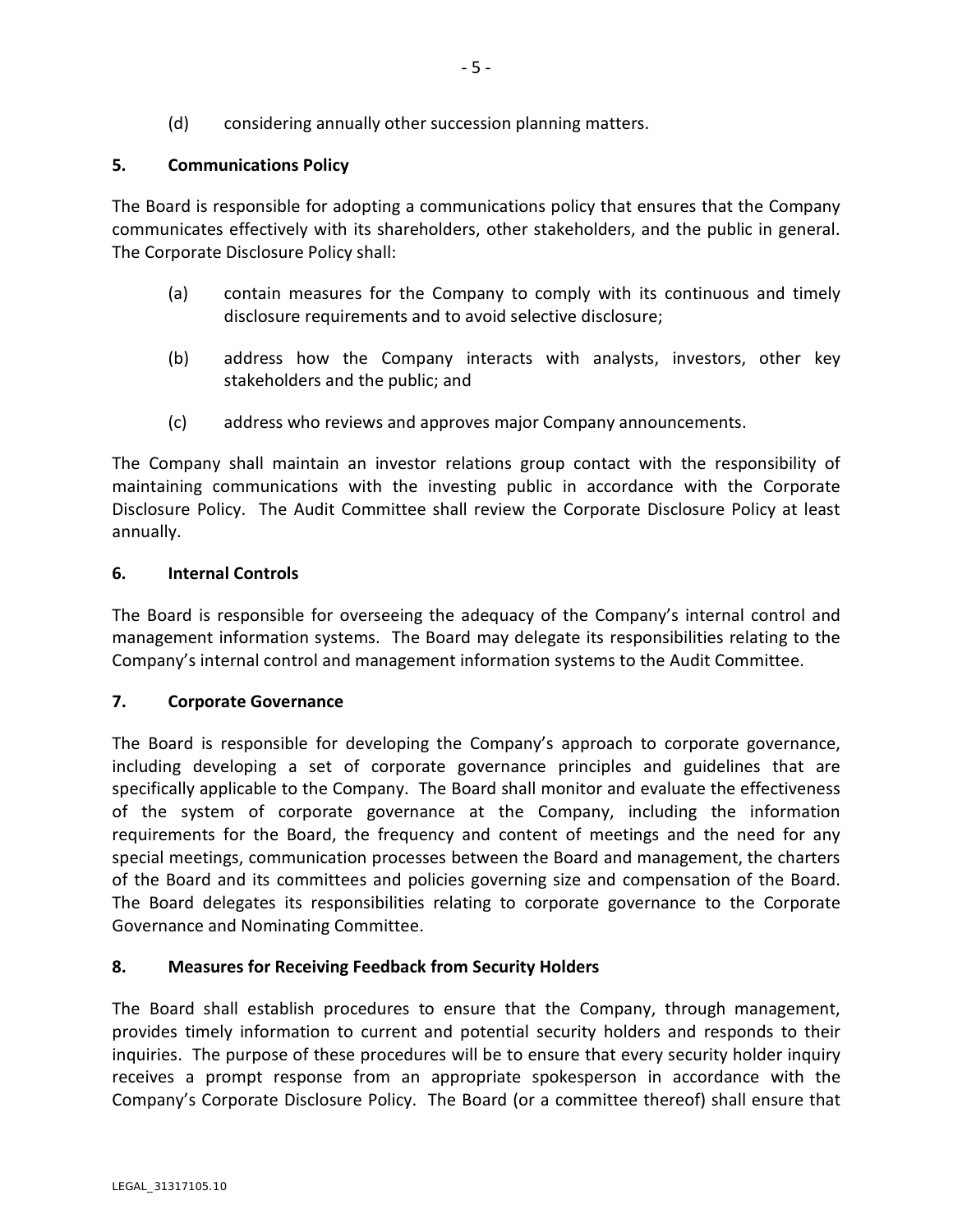designated persons under the Corporate Disclosure Policy are available to meet regularly with financial analysts and institutional investors.

### **9. Positions Description**

The Board is responsible for:

- (a) developing clear written position descriptions for the Chair of the Board, Lead Independent Director (if any) and the Chair of each Board committee;
- (b) together with the Chief Executive Officer, developing a clear position description for the Chief Executive Officer, which includes delineating management's responsibilities; and
- (c) developing or approving the corporate goals and objectives that the Chief Executive Officer is responsible for meeting.

### **10. Orientation and Continuing Education**

The Board is responsible for:

- (a) ensuring that all new directors receive a comprehensive orientation, so that they fully understand:
	- (i) the role of the Board and its committees, as well as the contribution individual directors are expected to make (including, in particular, the commitment of time and energy that the Company expects from its directors), and
	- (ii) the nature and operation of the Company's business; and
- (b) providing continuing education opportunities for all directors, so that they may:
	- (i) maintain or enhance their skills and abilities as directors, and
	- (ii) ensure that their knowledge and understanding of the Company's business remains current.

### **11. Code of Business Conduct and Ethics**

The Board is responsible for adopting a written code of business conduct and ethics (the "Code"), applicable to directors, officers and employees of the Company. The Code shall constitute written standards that are reasonably designed to promote integrity and deter wrongdoing and shall address the following issues:

(a) conflicts of interest, including transactions and agreements in respect of which a director or executive officer has a material interest;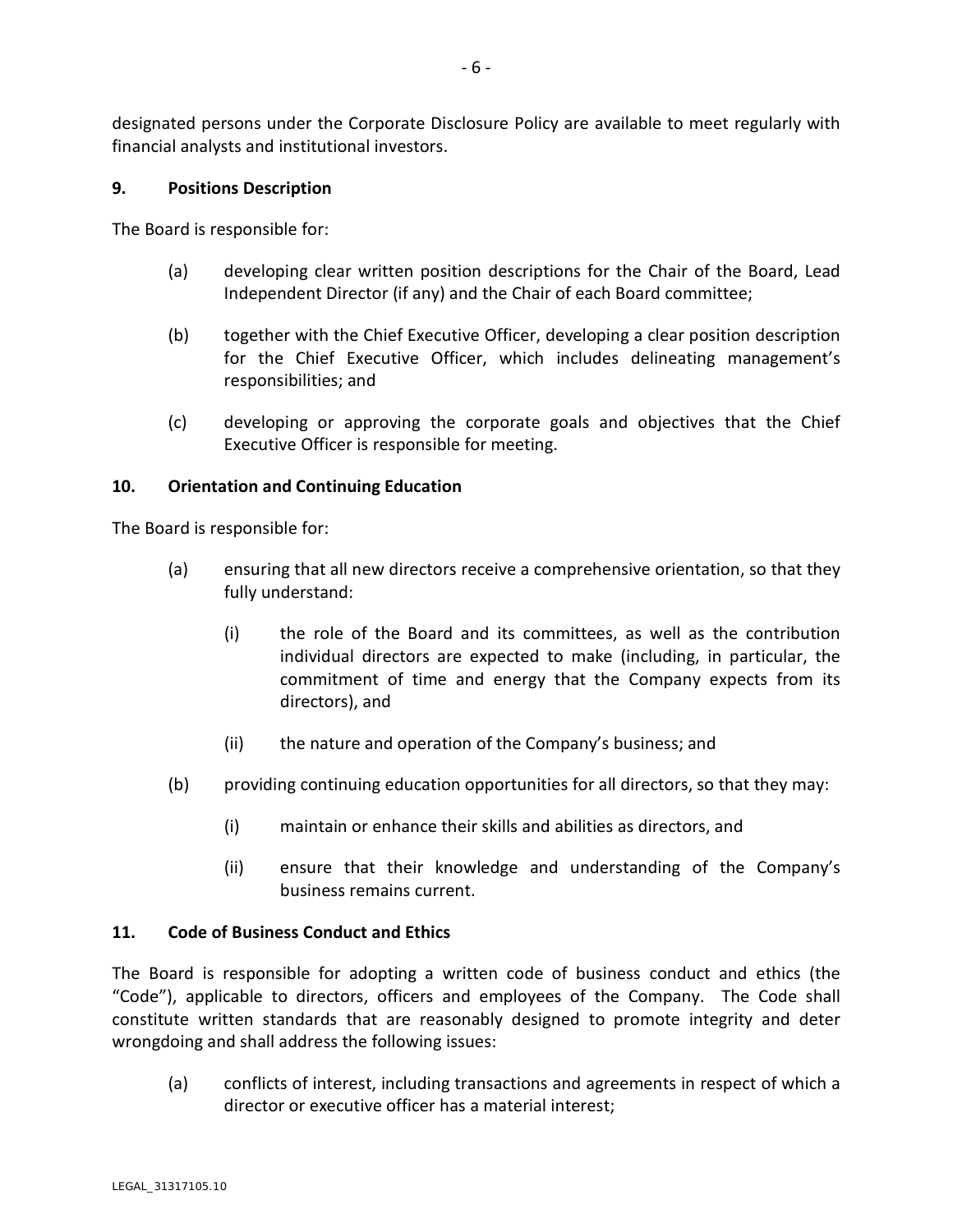- (c) confidentiality of corporate information;
- (d) fair dealing with the Company's security holders, customers, suppliers, competitors and employees;
- (e) compliance with laws, rules and regulations; and
- (f) reporting of any illegal or unethical behaviour.

The Board is responsible for monitoring compliance with the Code. Any waivers from the Code that are granted for the benefit of the Company's directors or executive officers shall be granted by the Board (or a Board committee) only.

### **12. Nomination of Directors**

The Board is responsible for nominating or appointing individuals as directors and to assist it with this responsibility, the Board delegates this task to the Corporate Governance and Nominating Committee.

Prior to nominating or appointing individuals as directors, the Corporate Governance and Nominating Committee shall:

- (a) consider what competencies and skills the Board, as a whole, should possess;
- (b) assess what competencies and skills each existing director possesses (including the personality and other qualities of each director);
- (c) consider the appropriate size of the Board, with a view to facilitating effective decision-making; and
- (d) consider the advice and input of the Corporate Governance and Nominating Committee.

### **13. Compensation Matters**

The Board is responsible for overseeing compensation matters (including compensation of directors and executive officers, approving the Company's annual compensation budget and reviewing and approving matters related to the Company's retirement and incentive plans) and to assist it with certain of these responsibilities, the Board delegates certain of these tasks to the Human Resources and Compensation Committee as herein provided. The Human Resources and Compensation Committee is responsible for, on an annual basis, the evaluation process and compensation structure for the Company's executive officers, which process will establish the underlying rationale and parameters for establishing all components of, and amounts for, executive compensation (including base salary and under the Company's short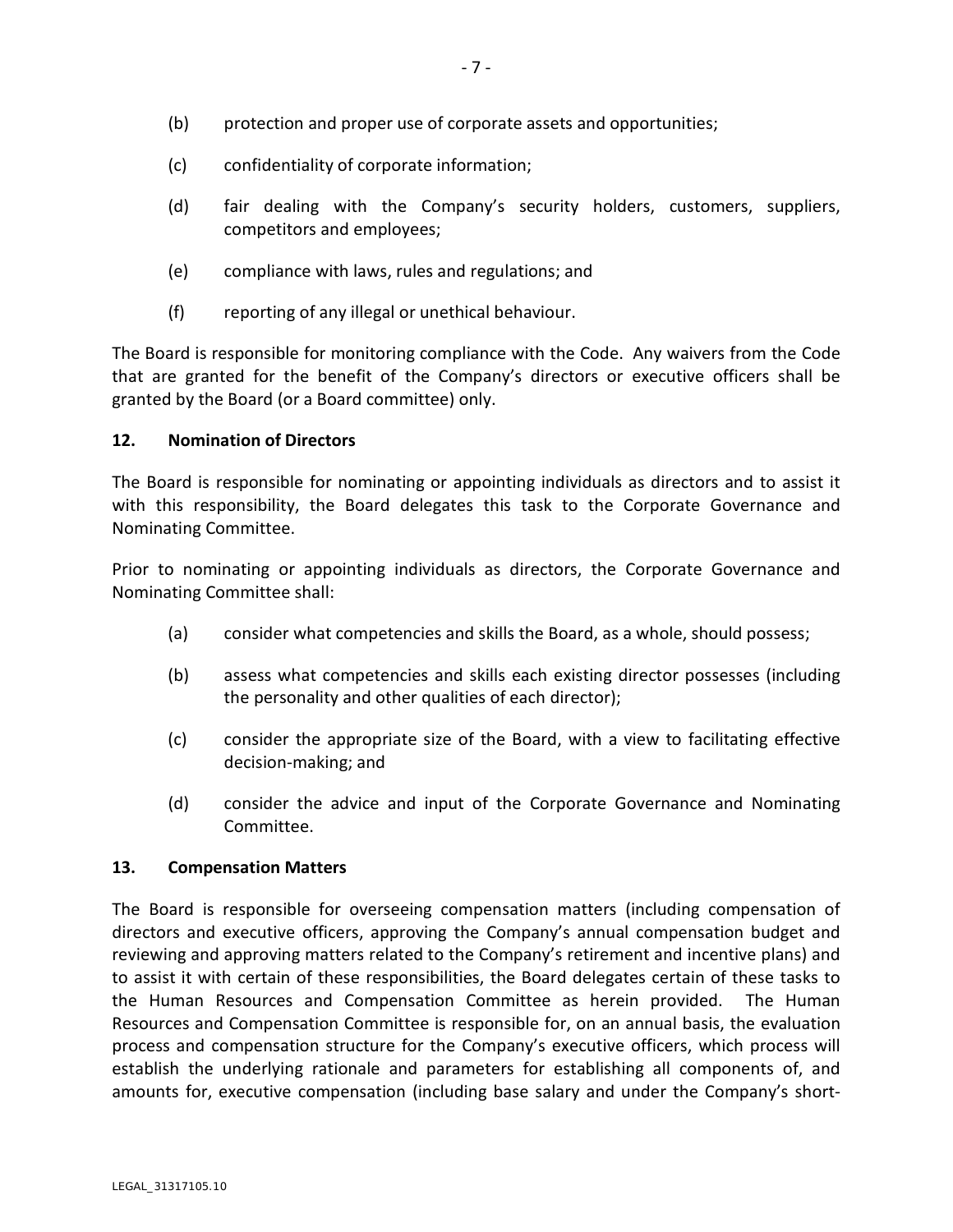term incentive plan and long-term incentive plan) for all executive officers. Once approved by the Human Resources and Compensation Committee, the CEO is empowered to determine the amounts for each non-CEO executive officers taking into account those parameters and all other matters the CEO deems appropriate and, notwithstanding the above, the non-executive directors of the Board remain responsible for determining the amounts for the CEO taking into account those parameters and all other matters such as the Board deems appropriate. Notwithstanding the foregoing, all equity-based compensation shall remain subject to Board approval.

### **14. Regular Board Assessments**

The Board is responsible for regularly and at least annually assessing its own effectiveness and contribution, as well as the effectiveness and contribution of each Board committee and each individual director. Such assessments should consider:

- (a) in the case of the Board, this Mandate;
- (b) in the case of a Board committee, the committee's charter; and
- (c) in the case of an individual director, the applicable position description(s), as well as the competencies and skills each individual director is expected to bring to the Board.

#### **15. Outside Advisors**

The Board is responsible for implementing a system that enables an individual director, the Board or a committee to engage an external advisor at the expense of the Company in appropriate circumstances. Unless otherwise provided in a committee charter, the engagement of the external advisor shall be subject to the approval of the Board or a committee of the Board.

### **16. Service on Other Boards, Overboarding and Interlocks**

Directors may serve on the boards of other entities, including other public entities, so long as these commitments do not materially interfere and are compatible with their ability to fulfill their duties as a member of the Board. Directors must advise the Chair in advance of accepting an invitation to serve on the board of another public entity.

In order to be able to devote the necessary time and effort to the activities of the Board and its committees, a director should not sit on a total of more than five public company boards without the prior approval of the Corporate Governance and Nominating Committee. A director who serves as a chief executive officer (or equivalent position) of a public company or similar commercial enterprise should not sit on more than two public company boards in addition to the company of which he or she is a chief executive officer without the prior approval of the Corporate Governance and Nominating Committee.